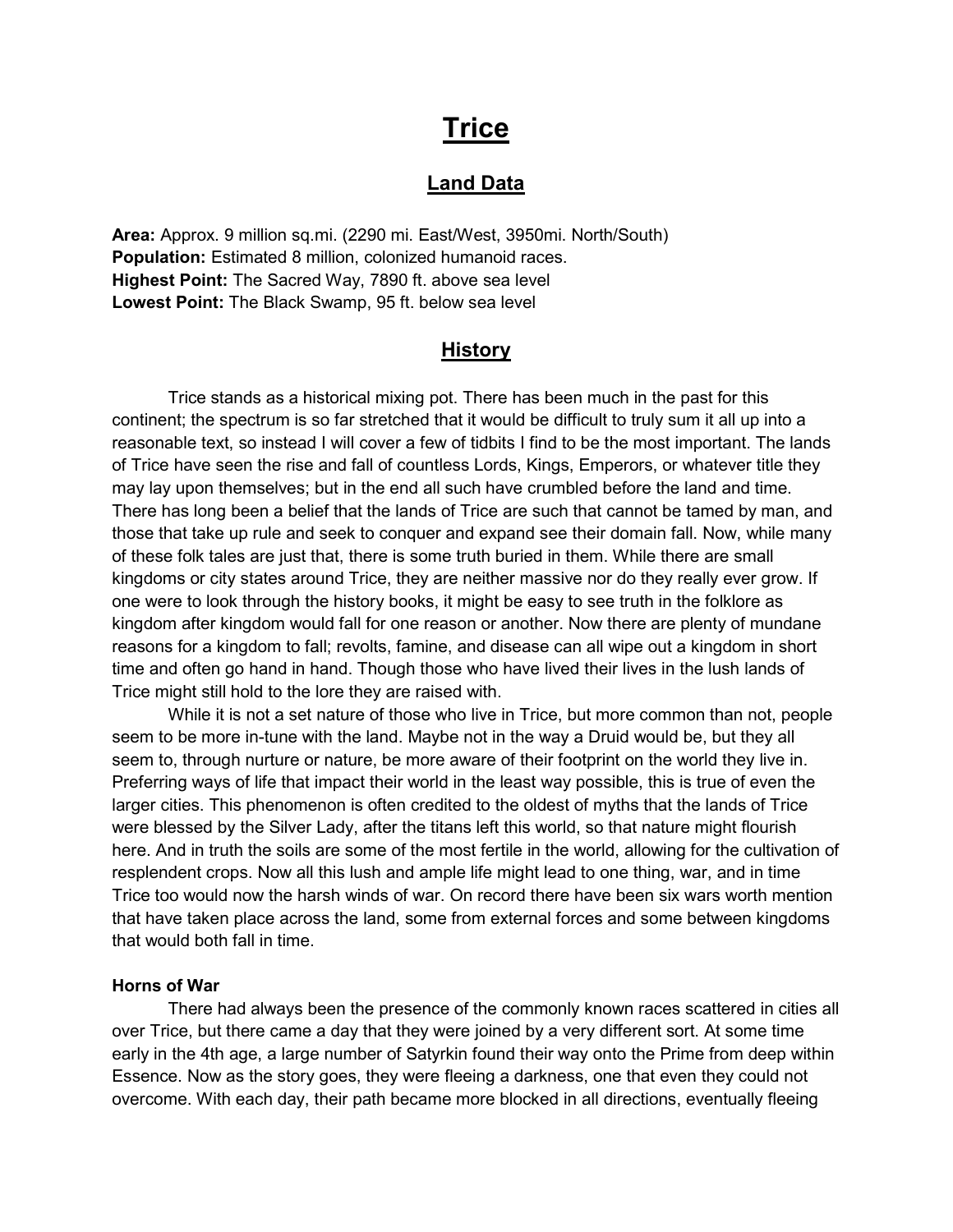into a great ravine in the Moonwhisper Mountains. They knew the ravine would likely be a dead end, but they pushed on until they found daylight, and the darkness no longer followed them. They named the low mountains the Sacred Way, as they felt it had saved them, and since that time they have chosen to remain here on the Prime. Over the years, they have grown in number and live in a number of tribes; roaming the open plains north of The Sacred Way, from west of Meadow Cairn to as far east as RedWood.

## Shadow of the Land

It is said that the greatest swamp in the world lies in Trice: the Black Swamp, being some quarter million square miles in area. What makes the swamp so noteworthy is not its size, but the legend of its coming to be. Historians have recorded a story that before the time of the Reality War, the land there was just a great plains. During the 2nd age of dragons, it is said that a great black dragon began to flood water into the plains to build himself a home. The beast terrorized all life for miles and miles in every direction, until mythical guardians of nature felled the great beast. It is believed that its death tainted the land, causing the soil to soften and sink, giving way to a swamp that grew for years until it reached the size it is today. The swamp is not a place that many travel into, and fewer return; there are dangers untold that lay in wait. There are even stories of massive lizard men living deep in the swamp.

## Indigenous Races

While the majority of the population of Trice is Human, there are a multitude of the other common races and is also home to a few more exotic ones as well.

#### Rok'Shen

 While it should not be said that these are not the only lands in which they dwell, this is often referred to the their ancestral homelands and home to their largest numbers to date. Not only dwelling upon the surface, but also inhabiting an expansive set of tunnelwork that are rumored by outsiders to expand across the bulk of the continent.

## Fawns or Satyrkin (Fae)

A race of fae they came to the Prime, originally from Essence, long ago and chose to make a new life here. In the plains area north of the Sacred Way, there are several small tribes that roam the open plains from west of Meadow Cairn to as far east as RedWood. They are mostly a peaceful race, but do not take that to mean they do not know the ways of war. On the Essence, the Fawns are known for their battle prowess and make up a large portion of any military the Seelie courts would field. To say the least, they are passionate in every aspect of life; they love to party, and will have massive festivals that even outsiders are allowed to attend and partake in the food, music and combat.

#### Forest Elves

 A race that little is known of by the outside world, due to their self seclusion and elusive nature. They are said to live in the high forests near Heather Moor, though finding them is a thing that evidently just does not happen. From time to time, stories arise in Heather Moor about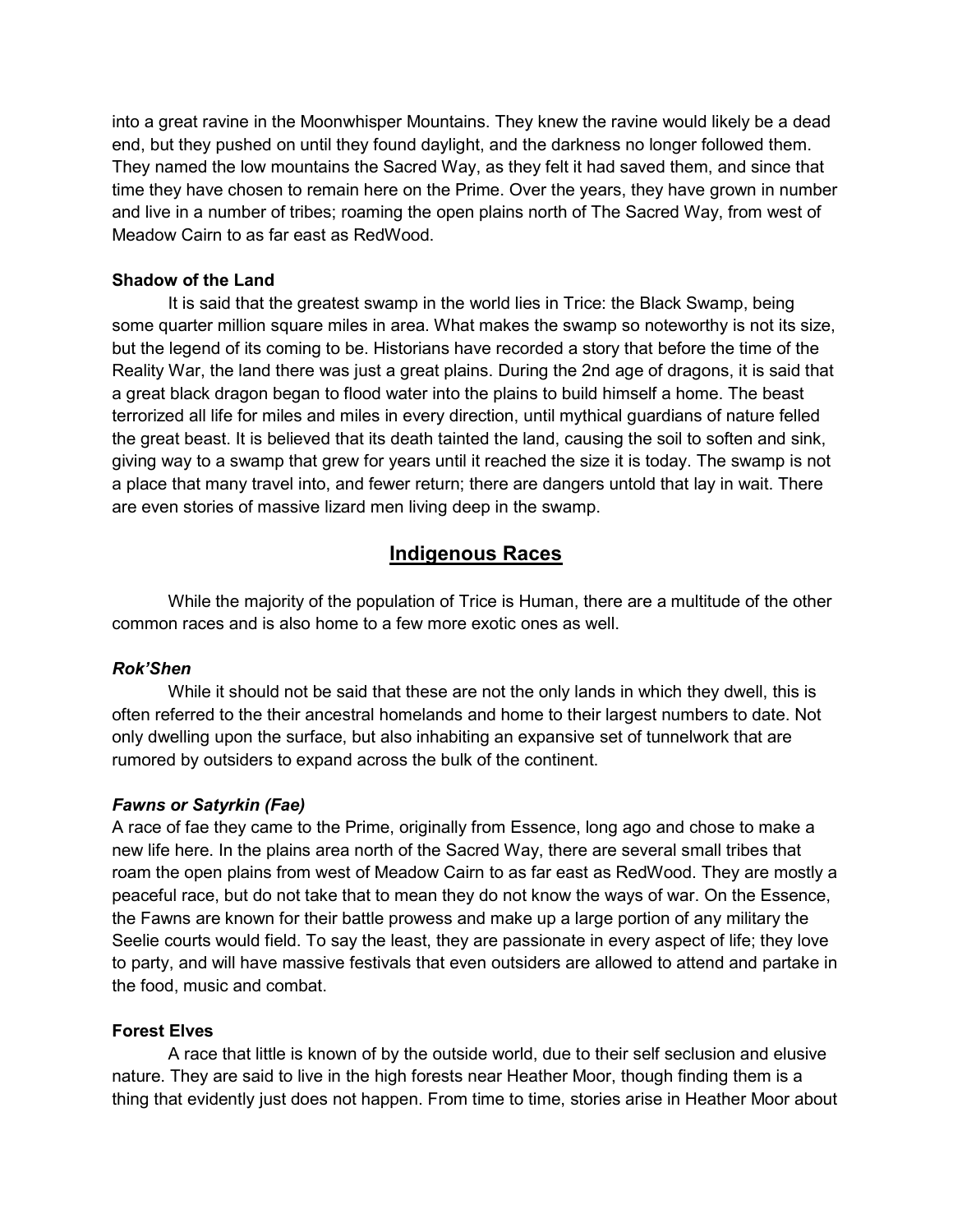a strange elf that might be seen coming into the markets for supplies and then slipping away into the woods. What is known, if they really are different than just High-Elves, is that they are able to vanish into the woods, and are virtually untrackable.

# Terrain

 Trice is made up of a number of different terrains. Scattered all around the continent are low mountain ranges, which have steep grades but most are less than a mile in height. While the mountains are not overly high, their formations do make them difficult to traverse, creating stark divisions all over the continent. There are high forests that fill the foothills around the mountain lines; while dense, they are exceptionally healthy, and filled will trees that easily break the 300 foot in height. All the places in between are filled with the lushest lowland prairies, which are home to some of the most fertile farmland you will find anywhere.

## The Black Swamp

Directly north of Lazarene lies the Black Swamp, which spans some quarter million square miles. As little is known about Lazarene, less is known of the Black Swamp. While the swamp is home to most common variety of marshland creature, there are tales of a breed of lizard men that dwell at its heart. They are said to have scales darker than the pitch of the forge, and odd bone features that defy explanation. Needless to say, travelers give the swamp it berth and steer clear of it. While from time to time a brave group will venture into the swamp looking for abandoned treasures, almost none are heard of again, and the ones that do escape their deaths there return scarred for life.

## The Bone Palisade & The Dead Lands

About 20 miles east of Meadow Cairn, there is a bizarre site that no historian or geographer can give an explanation for: a wall made of bones some 30 feet tall, that encircles an area about 5 miles in diameter. The Wall appears to have neither gate nor opening, and it even appears to have some type of life of its own. If anything living approaches the Wall, bone appendages will lash out to drive them away. Since normal trade and travel routes extend north to south, no one can say with certainty when the Wall first appeared. It's purpose and origin have sparked debate, but little other than its existence can be agreed upon. The first known record of the Wall was found in the personal journal of a travelling merchant named Gamazil dated 2014, and is mentioned only as a passing note, "Another of my party was lost to the damned Wall. The burdens and profits increase for all, I suppose."

#### Coldmist Harbor

 While coined "Harbor" it is far from that, its area spanning some 400 miles along the northern coast of Trice. The harbor washes up against the footing of the mountains along the north, making it not easily accessible, save by boat. Now by boat might not seem like a difficult task, however, the waters that feed into the harbor come from a deep north current that drops the temperature below freezing. The area is littered with sheets of ice and even the beginnings of small icebergs. While this makes the waters treacherous, there are those who brave the danger for the rare and exotic crustaceans that live here, and fetch a good price at market.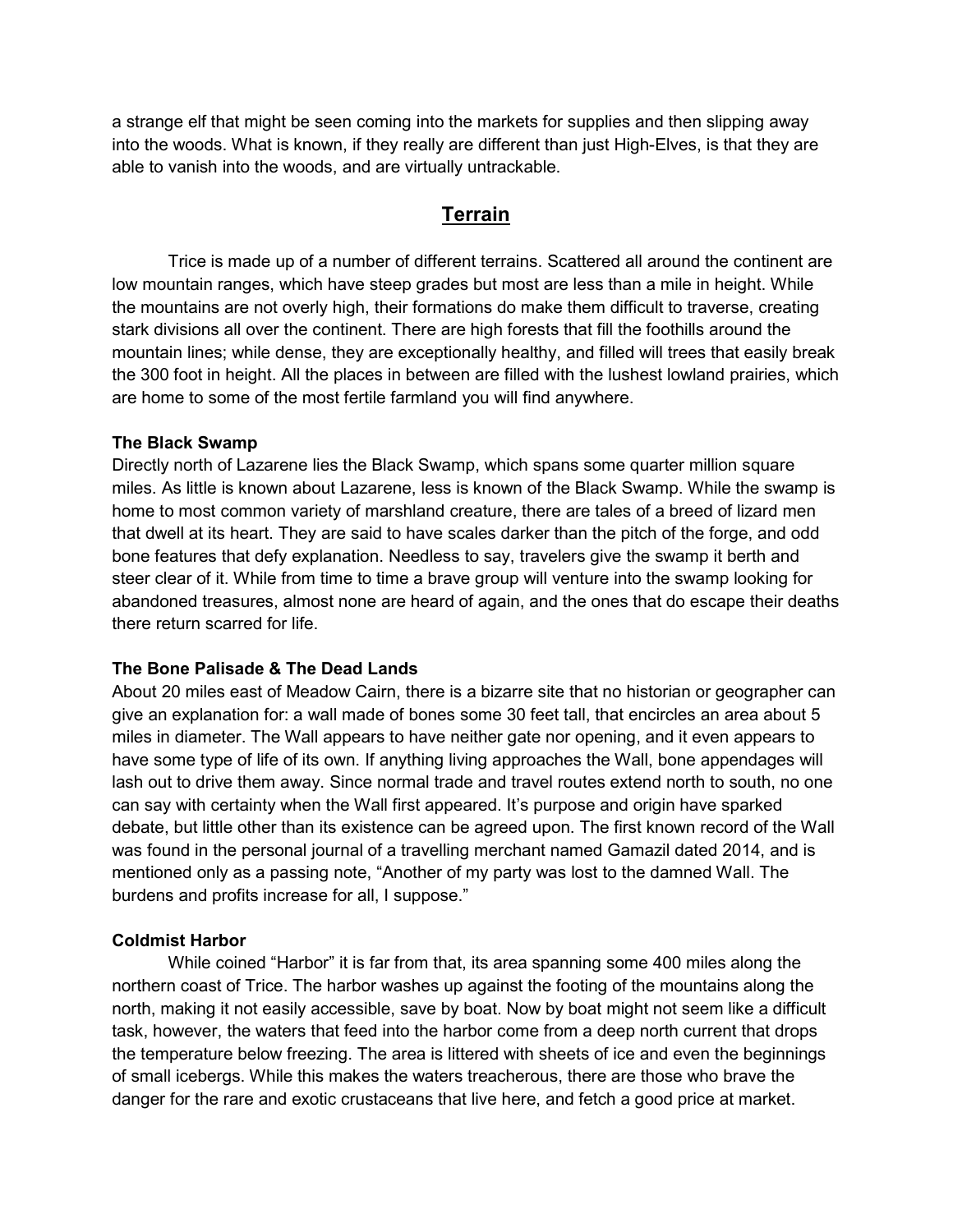#### Selene Lake

Being the only noteworthy lake on Trice, it pulls no punches. The lake is some 90,000 square miles in size and is said to be over 1200 feet deep in some locations. To those who live on its coasts it may as well be a small ocean. The lake is freshwater and believed to be fed by natural springs that tap into the bottom of the lake. The water itself has such a diverse array of temperatures that it is home to some 45 different breeds of freshwater fish, making it not only ideal for sport fishing but also for harvesting reasons.

#### The Sacred Way

 The mountain pass known as The Sacred Way holds special significance to the Fawn and Satyrkin of Trice. Legend holds that the first of the Fawns and Satyrs fled an encroaching darkness through this mountain pass before arriving on the plains surrounding the city now known as Meadow Cairn. Over time, this passage has become somewhat of a pilgrimage to the younger of their kin. Seeking the lands their ancestors crossed into the land they now call home, many say the land still holds some of the fear that caused their exodus from Essence. The spiritual leaders of the Satyrkin sometimes call the tribes together at a secluded place within the pass to discuss matters of import to all of their kind.

## Towns

#### Dun Cove

For most, Trice is synonymous with Dun Cove. The bustling port city ships wares from all over Trice – lumber from Red Wood, ore from the mines of Falcon Crag, produce and grains from Meadow Cairn and even, from time to time, the beautifully crafted wares of the Forest Elves, procured by those merchants who have connections that go back generations. The fertile lands have provided well for its inhabitants, and Dun Cove has become one of the most well known port towns as a result.

#### Lazarene

Lazarene is the home of those wealthy enough to work in Dun Cove and play elsewhere. It is a city of leisure where any appetite can be sated for the right price. Little is known about the legitimate inner workings of Lazarene, as its high walls exclude the less prosperous clientele that cannot afford to pay to enter the city. All that is known as fact is that those merchants wealthy enough to own property here pay exorbitant taxes to the magistrate – an individual whose identity is known by only a few, even inside the city.

#### Sea Haven

In past times it was thought that Sea Haven would be the metropolis of commerce for Trice, and in fact many poured their life savings into businesses in Sea Haven, but for reasons unknown, the currents around Sea Haven shifted and it became near impossible to bring a ship to harbor. Some sailors blame some kind of foul magic, some say that they've seen similar things happen in other parts of the world and that it is simply a facet of nature that can't be understood. Whatever the reason, the population of Sea Haven has dwindled steadily over the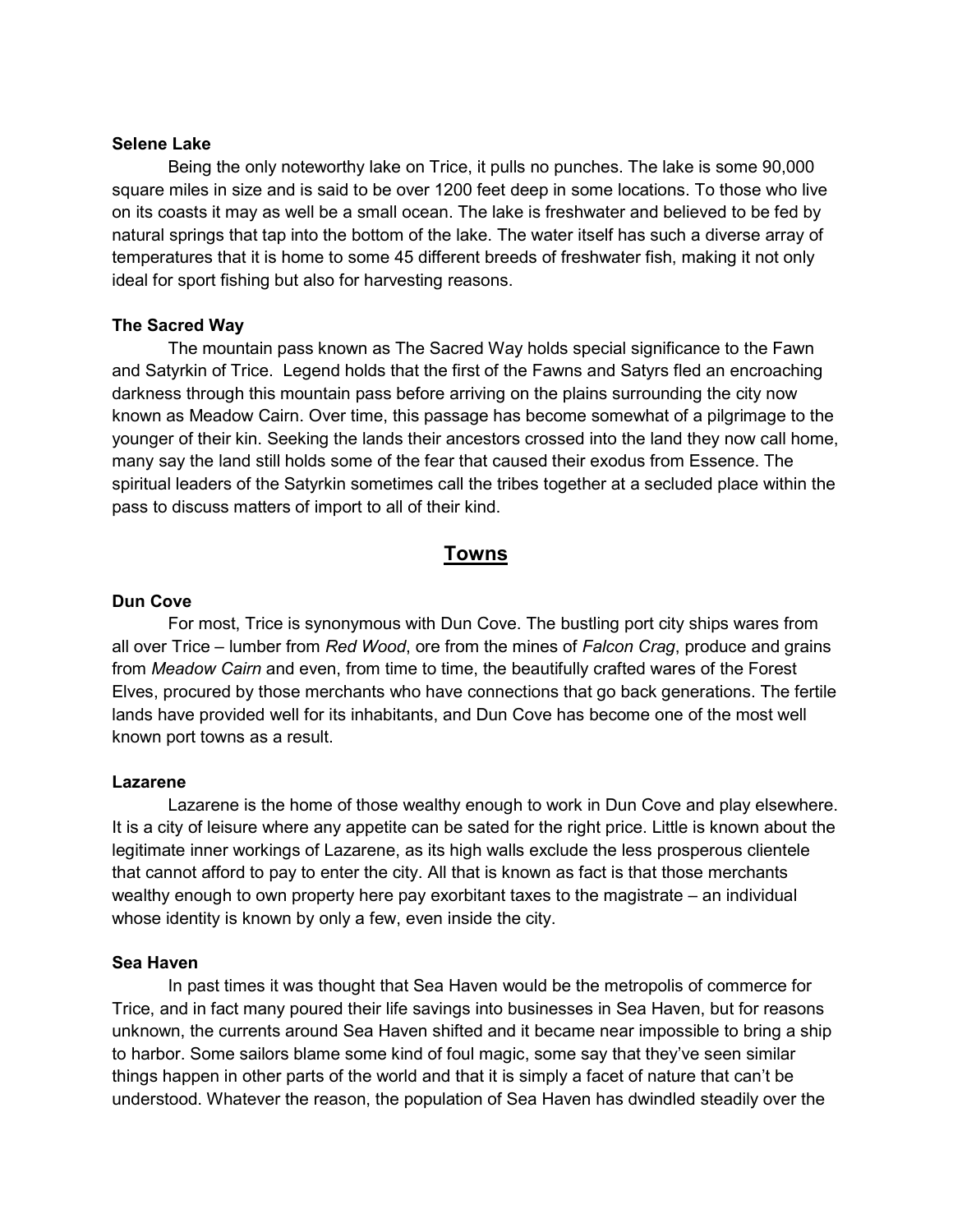years, leaving only a handful of those families who have invested too much in Sea Haven to ever consider leaving.

## Meadow Cairn

Named for the precipitous spire of stone that looms to the north of the area, Meadow Cairn consists mainly of large farming districts and can only loosely be called a city. The quiet farming folk pride themselves on the fact that everyone keeps to themselves, and politics in the town are kept to a minimum. Local constabulary maintain order only to a degree to prevent the occasional feud from escalating, but for the most part, this sleepy hamlet is a place of peace and simplicity.

## Redwood

 So called for its location more than anything else, unless taking into account the amazing wood crafts that are produced here. Redwood is of good size, though when you get down to it, it is just a giant lumber yard. The city lays in a forest of massive redwood trees that seem to have an abnormal growth time, replenishing in the course of a few decades as opposed to hundreds of years. The city also houses a large number of craftsman that specialize in woodworking. If you have ever owned a find redwood box or chair it likely came from here.

## Sweetwater Keep

Sweetwater Keep was once a thriving hold, that heralded one of the greatest fleets early on in the 4th age, though many natural disasters over the centuries broke the once great city. In the past many years, it has become a port where the shadiest of folk can be found. If you have the money and spine you might find almost anything you want on the docks and markets. But be warned, it is not a place for the faint of heart. More people have gone missing in this port than at sea, and the ocean eats a lot of boats.

## Amaresh

A Rugged landscape of limestone formations rises up from the north sea, transforming into mountains that reach the clouds to the northwest, and southeast. A backdrop of rolling hills with light forests reach inland to the west to Selene Lake, the largest freshwater lake on Trice. Amaresh is a small trading port for the small surrounding settlements, and is a huge exporter of fresh fish both from the north sea and Selene Lake. Amaresh's placement gives it a unique advantage when it comes to supplying the wealthy of both Dun Cove and Lazarene; not only does Amaresh have access to the largely sought-after crab of the north sea, but also to the large sustainable supply of fresh water fish.

Amaresh is for the most part populated by Humans, with a small population of other races- most of which are actually just passing though with either a caravan or passing ship.

#### Heather Moor

Heather Moore is a moderately large town that sits on the eastern edge of a large expanse of forest and just west of the coast. Many adventurers and scholars spend a great deal of time in Heather Moor hoping to get a glimpse of the elusive Forest Elves. There have been countless tales passed around the taverns of the town about the ghostly way the Forest Elves